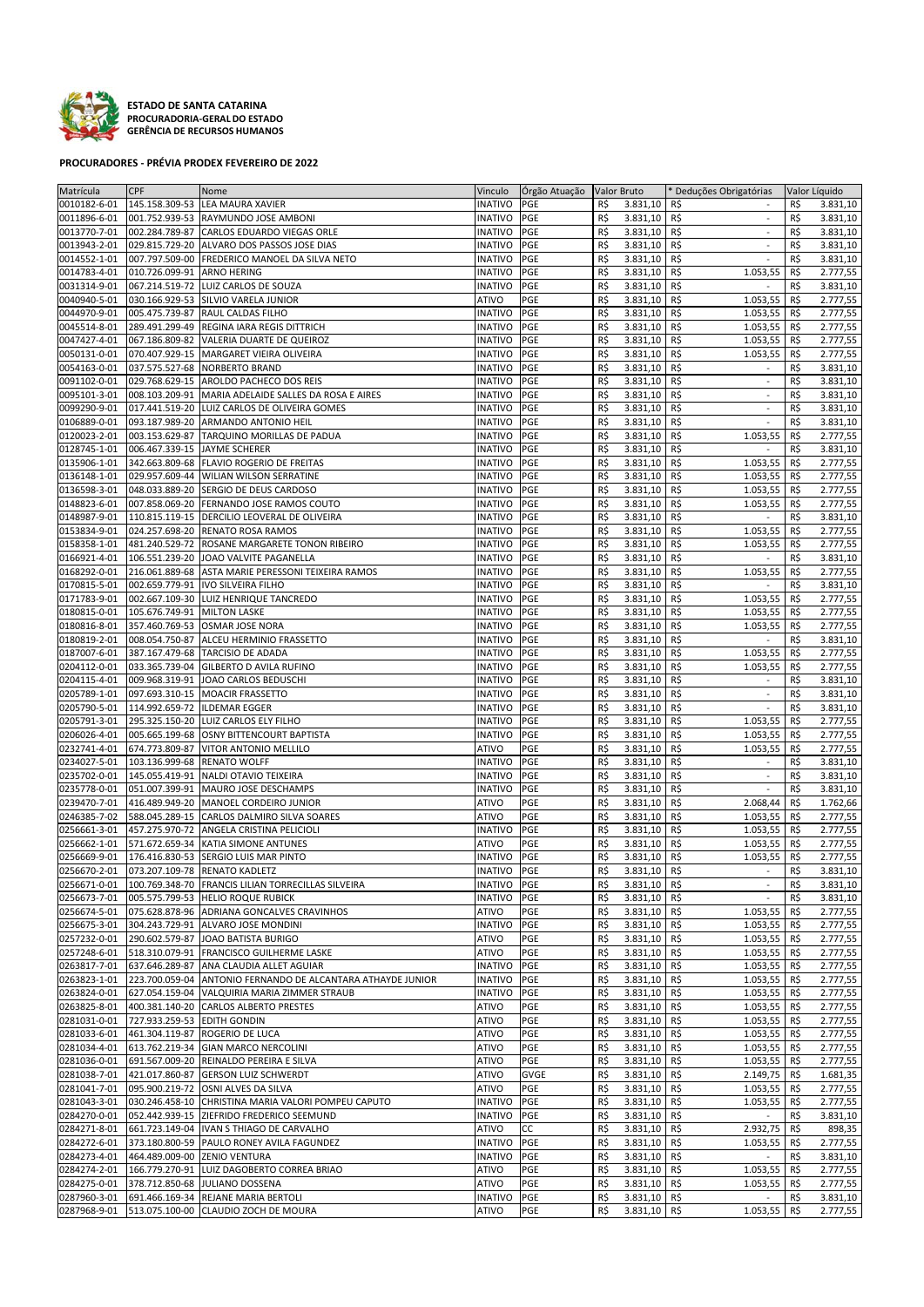| 0287976-0-01                 |                               | 641.625.409-34 JOAO DOS PASSOS MARTINS NETO                                                | <b>ATIVO</b>                 | PGE         | R\$        | 3.831,10             | R\$<br>1.053,55 R\$                    |      | 2.777,55              |
|------------------------------|-------------------------------|--------------------------------------------------------------------------------------------|------------------------------|-------------|------------|----------------------|----------------------------------------|------|-----------------------|
| 0289330-4-04                 |                               | 941.905.509-49 LAISA PAVAN DA COSTA                                                        | <b>ATIVO</b>                 | PGE         | R\$        | 3.831,10             | R\$<br>1.053,55                        | R\$  | 2.777,55              |
|                              |                               |                                                                                            |                              |             |            |                      |                                        |      |                       |
| 0292448-0-01                 | 461.009.039-20 EZEQUIEL PIRES |                                                                                            | <b>ATIVO</b>                 | PGE         | R\$        | 3.831,10             | R\$<br>1.053,55                        | R\$  | 2.777,55              |
| 0292449-8-01                 |                               | 548.086.500-53 LEANDRO DA SILVA ZANINI                                                     | <b>ATIVO</b>                 | PGE         | R\$        | 3.831,10             | R\$<br>1.053,55                        | R\$  | 2.777,55              |
| 0292464-1-01                 |                               | 671.641.109-72 MONICA MATTEDI                                                              | <b>INATIVO</b>               | PGE         | R\$        | 3.831,10             | R\$<br>1.053,55                        | R\$  | 2.777,55              |
| 0292472-2-01                 |                               | 335.615.240-87 CELSO ANTONIO DE CARVALHO                                                   | INATIVO                      | PGE         | R\$        | 3.831,10             | R\$<br>1.053,55                        | R\$  | 2.777,55              |
| 0292480-3-01                 |                               | 265.152.290-20 SIGRID ANJA REICHERT                                                        | INATIVO                      | PGE         | R\$        | 3.831,10             | R\$<br>1.053,55                        | R\$  | 2.777,55              |
| 0292488-9-01                 |                               | 304.834.259-15 LORENO WEISSHEIMER                                                          | <b>ATIVO</b>                 | PGE         | R\$        | 3.831,10             | R\$                                    | R\$  | $\sim$                |
|                              |                               |                                                                                            |                              |             |            |                      | 3.831,10                               |      |                       |
| 0292496-0-01                 |                               | 460.719.039-04 TAITALO FAORO COELHO DE SOUZA                                               | INATIVO                      | PGE         | R\$        | 3.831,10             | 1.053,55<br>R\$                        | R\$  | 2.777,55              |
| 0292504-4-01                 |                               | 631.023.310-68 RICARDO DE ARAUJO GAMA                                                      | <b>ATIVO</b>                 | PGE         | R\$        | 3.831,10             | R\$<br>1.053,55                        | R\$  | 2.777,55              |
| 0319670-4-01                 |                               | 912.522.539-15 FLAVIA DREHER DE ARAUJO                                                     | <b>ATIVO</b>                 | PGE         | R\$        | 3.831,10             | R\$<br>1.053,55                        | R\$  | 2.777,55              |
| 0319671-2-01                 |                               | 784.993.649-34 QUEILA DE ARAUJO DUARTE VAHL                                                | <b>ATIVO</b>                 | PGE         | R\$        | 3.831,10             | 1.053,55<br>R\$                        | R\$  | 2.777,55              |
| 0319672-0-01                 |                               | 919.969.109-49 EVANDRO REGIS ECKEL                                                         | <b>ATIVO</b>                 | PGE         | R\$        | 3.831,10             | R\$<br>1.053,55                        | R\$  | 2.777,55              |
|                              |                               | 912.473.149-87 ELUSA MARA DE MEIRELLES WOLFF                                               | <b>ATIVO</b>                 | PGE         | R\$        | 3.831,10             | R\$                                    |      |                       |
| 0319673-9-01                 |                               |                                                                                            |                              |             |            |                      | 1.053,55                               | R\$  | 2.777,55              |
| 0319674-7-01                 |                               | 196.431.019-91 CARLOS ALBERTO CARLESSO                                                     | <b>INATIVO</b>               | PGE         | R\$        | 3.831,10             | R\$<br>1.053,55                        | R\$  | 2.777,55              |
| 0319675-5-01                 |                               | 888.336.669-72 BARBARA LEBARBENCHON MOURA THOMASELLI MARTINS                               | <b>ATIVO</b>                 | PGE         | R\$        | 3.831,10             | R\$<br>1.053,55                        | R\$  | 2.777,55              |
| 0319678-0-01                 |                               | 563.507.089-20 MARCOS CEZAR AVERBECK                                                       | <b>ATIVO</b>                 | PGE         | R\$        | 3.831,10             | R\$<br>1.053,55                        | R\$  | 2.777,55              |
| 0319679-8-01                 |                               | 963.807.057-91 ISABEL PARENTE MENDES GOMES                                                 | <b>ATIVO</b>                 | PGE         | R\$        | 3.831,10             | R\$<br>1.053,55                        | R\$  | 2.777,55              |
| 0319681-0-01                 |                               | 653.061.559-87 JOSE HAMILTON RUJANOSKI                                                     | <b>ATIVO</b>                 | PGE         | R\$        | 3.831,10             | R\$<br>1.053,55                        | R\$  | 2.777,55              |
| 0319682-8-01                 | 822.879.299-91 EDERSON PIRES  |                                                                                            | <b>ATIVO</b>                 | PGE         | R\$        | 3.831,10             | R\$<br>3.831,10                        | R\$  | $\sim$                |
|                              |                               |                                                                                            |                              |             |            |                      |                                        |      |                       |
| 0319683-6-01                 |                               | 816.959.779-04 CARLA BEATRIZ DEBIASI                                                       | <b>ATIVO</b>                 | PGE         | R\$        | 3.831,10             | R\$<br>1.053,55                        | R\$  | 2.777,55              |
| 0319684-4-01                 |                               | 529.533.780-49 ELENISE MAGNUS HENDLER                                                      | <b>ATIVO</b>                 | PGE         | R\$        | 3.831,10             | R\$<br>2.068,44 R\$                    |      | 1.762,66              |
| 0319685-2-01                 |                               | 785.671.069-15 ALESSANDRA TONELLI                                                          | <b>ATIVO</b>                 | PGE         | R\$        | 3.831,10             | R\$<br>1.053,55                        | R\$  | 2.777,55              |
| 0319686-0-01                 |                               | 018.441.679-50 TATIANA CORAL MENDES DE LIMA                                                | <b>ATIVO</b>                 | PGE         | R\$        | 3.831,10             | R\$<br>1.053,55                        | R\$  | 2.777,55              |
| 0319687-9-01                 |                               | 943.054.559-00 ELIANE LIMA ARAUJO                                                          | <b>ATIVO</b>                 | PGE         | R\$        | 3.831,10             | R\$<br>1.053,55                        | R\$  | 2.777,55              |
| 0322992-0-02                 |                               | 003.633.689-06 ALINE CLEUSA DE SOUZA                                                       | <b>ATIVO</b>                 | PGE         | R\$        | 3.831,10             | R\$<br>1.928,87                        | R\$  | 1.902,23              |
|                              |                               |                                                                                            |                              |             |            |                      |                                        |      |                       |
| 0324421-0-02                 |                               | 028.464.569-92 ZANY ESTAEL LEITE JUNIOR                                                    | <b>ATIVO</b>                 | PGE         | R\$        | 3.831,10             | R\$<br>1.053,55                        | R\$  | 2.777,55              |
| 0329049-2-02                 |                               | 005.136.149-31 FERNANDO MANGRICH FERREIRA                                                  | <b>ATIVO</b>                 | PGE         | R\$        | 3.831,10             | R\$<br>1.928,87                        | R\$  | 1.902,23              |
| 0340528-1-01                 |                               | 031.208.639-39 EDUARDO ZANATTA BRANDEBURGO                                                 | <b>ATIVO</b>                 | PGE         | R\$        | 3.831,10             | R\$<br>1.053,55                        | R\$  | 2.777,55              |
| 0340550-8-01                 |                               | 032.871.289-22 MARCELO MENDES                                                              | <b>ATIVO</b>                 | PGE         | R\$        | 3.831,10             | R\$<br>1.928,87                        | R\$  | 1.902,23              |
| 0357558-6-03                 |                               | 044.770.059-62 FRANCISCO JOSE GUARDINI NOGUEIRA                                            | <b>ATIVO</b>                 | PGE         | R\$        | 3.831,10             | R\$<br>1.053,55                        | R\$  | 2.777,55              |
| 0357639-6-03                 |                               | 039.950.669-17 ANDRE EMILIANO UBA                                                          | <b>ATIVO</b>                 | PGE         | R\$        | 3.831,10             | R\$<br>1.053,55                        | R\$  | 2.777,55              |
|                              |                               |                                                                                            |                              |             |            |                      |                                        |      |                       |
| 0365914-3-01                 |                               | 026.589.439-54 SANDRA CRISTINA MAIA                                                        | <b>ATIVO</b>                 | PGE         | R\$        | 3.831,10             | R\$<br>1.053,55                        | R\$  | 2.777,55              |
| 0365915-1-01                 |                               | 637.260.337-34 ROSANGELA CONCEICAO DE OLIVEIRA MELLO                                       | <b>ATIVO</b>                 | PGE         | R\$        | 3.831,10             | R\$<br>1.053,55                        | R\$  | 2.777,55              |
| 0365916-0-01                 |                               | 024.858.309-32 RENATO DOMINGUES BRITO                                                      | <b>ATIVO</b>                 | PGE         | R\$        | 3.831,10             | R\$<br>1.053,55                        | R\$  | 2.777,55              |
| 0365917-8-01                 |                               | 030.152.129-82 JOAO CARLOS CASTANHEIRA PEDROZA                                             | <b>ATIVO</b>                 | PGE         | R\$        | 3.831,10             | R\$<br>1.053,55                        | R\$  | 2.777,55              |
| 0365918-6-01                 |                               | 017.921.959-66 MARCOS RAFAEL BRISTOT DE FARIA                                              | <b>ATIVO</b>                 | PGE         | R\$        | 3.831,10             | R\$<br>1.053,55                        | R\$  | 2.777,55              |
| 0365919-4-01                 |                               | 029.982.319-93 JOAO PAULO DE SOUZA CARNEIRO                                                | <b>ATIVO</b>                 | PGE         | R\$        | 3.831,10             | R\$                                    | R\$  |                       |
|                              |                               |                                                                                            |                              |             |            |                      | 1.053,55                               |      | 2.777,55              |
| 0365922-4-01                 |                               | 017.989.819-12 DANIEL RODRIGUEZ TEODORO DA SILVA                                           | <b>ATIVO</b>                 | PGE         | R\$        | 3.831,10             | R\$<br>1.053,55                        | R\$  | 2.777,55              |
| 0371811-5-03                 |                               | 049.695.749-01 ANELISE DOS SANTOS SOARES                                                   | <b>ATIVO</b>                 | PGE         | R\$        | 3.831,10             | R\$<br>1.053,55                        | R\$  | 2.777,55              |
| 0378608-0-01                 |                               | 536.607.739-72 JOCELIA APARECIDA LULEK                                                     | <b>ATIVO</b>                 | PGE         | R\$        | 3.831,10             | R\$<br>1.053,55                        | R\$  | $\overline{2.777,55}$ |
| 0378609-9-01                 |                               | 026.282.299-78 RICARDO DELLA GIUSTINA                                                      | <b>ATIVO</b>                 | PGE         | R\$        | 3.831,10             | R\$<br>1.053,55                        | R\$  | 2.777,55              |
| 0378611-0-01                 |                               | 021.113.769-30 FABIANA GUARDINI NOGUEIRA                                                   | <b>ATIVO</b>                 | PGE         | R\$        | 3.831,10             | R\$<br>1.053,55                        | R\$  | 2.777,55              |
|                              |                               |                                                                                            |                              |             |            |                      |                                        |      |                       |
| 0378615-3-01                 |                               | 651.318.000-72 ANDRE DOUMID BORGES                                                         | <b>ATIVO</b>                 | PGE         | R\$        | 3.831,10             | R\$<br>1.928,87                        | R\$  | 1.902,23              |
| 0378622-6-01                 |                               | 035.449.429-50 CELIA IRACI DA CUNHA                                                        | <b>ATIVO</b>                 | PGE         | R\$        | 3.831,10             | R\$<br>1.053,55                        | R\$  | 2.777,55              |
| 0378623-4-01                 |                               | 819.620.610-00 GIOVANNI AGUIAR ZASSO                                                       | <b>ATIVO</b>                 | PGE         | R\$        | 3.831,10             | R\$<br>1.053,55                        | R\$  | 2.777,55              |
| 0379619-1-01                 |                               | 751.103.770-49 RODRIGO DIEL DE ABREU                                                       | <b>ATIVO</b>                 | PGE         | R\$        | 3.831,10             | 1.053,55<br>R\$                        | R\$  | 2.777,55              |
| 0384188-0-01                 |                               | 002.167.037-43 ANDREIA CRISTINA DA SILVA RAMOS                                             | <b>ATIVO</b>                 | PGE         | R\$        | 3.831,10             | R\$<br>1.053,55                        | R\$  | 2.777,55              |
| 0384189-8-01                 |                               | 263.715.518-33 ELIZABETE ANDRADE DOS SANTOS                                                | <b>ATIVO</b>                 | PGE         | R\$        | 3.831,10             | R\$<br>1.053,55                        | R\$  | 2.777,55              |
|                              |                               | 267.921.578-80 WEBER LUIZ DE OLIVEIRA                                                      |                              |             |            |                      |                                        |      |                       |
| 0384190-1-01                 |                               |                                                                                            | <b>ATIVO</b>                 | PGE         | R\$        | 3.831,10             | R\$<br>1.053,55                        | R\$  | 2.777,55              |
| 0384599-0-02                 |                               | 037.721.719-07 NATANIEL MARTINS MANICA                                                     | <b>ATIVO</b>                 | PGE         | R\$        | 3.831,10             | R\$<br>1.053,55                        | R\$  | 2.777,55              |
|                              |                               | 0385832-4-01 028.893.729-52 FELIPE WILDI VARELA                                            | ATIVO                        | PGE         | R\$        | $3.831,10$ R\$       | $1.053,55$ R\$                         |      | 2.777,55              |
| 0387222-0-01                 |                               | 665.853.501-97 FERNANDO ALVES FILGUEIRAS DA SILVA                                          | <b>ATIVO</b>                 | PGE         | R\$        | 3.831,10 R\$         | 1.053,55 R\$                           |      | 2.777,55              |
| 0387223-8-01                 |                               | 029.185.039-16 JAIR AUGUSTO SCROCARO                                                       | <b>ATIVO</b>                 | PGE         | R\$        | 3.831,10             | R\$<br>1.053,55 R\$                    |      | 2.777,55              |
| 0387224-6-01                 |                               | 022.269.949-39 FERNANDA SEILER                                                             | <b>ATIVO</b>                 | PGE         | R\$        | 3.831,10             | R\$<br>1.053,55 R\$                    |      | 2.777,55              |
|                              |                               |                                                                                            |                              |             |            |                      |                                        |      |                       |
| 0950301-3-01                 |                               | 843.615.903-97 THIAGO AGUIAR DE CARVALHO                                                   | <b>ATIVO</b>                 | <b>SES</b>  | R\$        | 3.831,10             | R\$<br>3.197,58                        | R\$  | 633,52                |
| 0950302-1-01                 |                               | 009.055.459-07 BRUNO DE MACEDO DIAS                                                        | <b>ATIVO</b>                 | PGE         | R\$        | 3.831,10             | R\$<br>1.053,55 R\$                    |      | 2.777,55              |
| 0950303-0-01                 |                               | 027.381.079-07 CAMILA MARIA DUARTE                                                         | <b>ATIVO</b>                 | PGE         | R\$        | 3.831,10             | R\$<br>1.053,55                        | R\$  | 2.777,55              |
| 0950304-8-01                 |                               | 040.906.369-06 ALISSON DE BOM DE SOUZA                                                     | <b>ATIVO</b>                 | PGE         | R\$        | 3.831,10             | R\$<br>3.831,10 R\$                    |      | $\sim$                |
| 0950307-2-01                 |                               | 030.902.859-08 DANIELA SIEBERICHS LEAL                                                     | <b>ATIVO</b>                 | PGE         | R\$        | 3.831,10             | R\$<br>1.053,55 R\$                    |      | 2.777,55              |
| 0950308-0-01                 |                               | 030.090.019-83 CARLA SCHMITZ DE SCHMITZ                                                    | <b>ATIVO</b>                 | PGE         | R\$        | 3.831,10             | 1.053,55 R\$<br>R\$                    |      | 2.777,55              |
| 0950309-9-01                 |                               | 036.325.439-09 DIOGO MARCEL REUTER BRAUN                                                   | <b>ATIVO</b>                 | PGE         | R\$        | 3.831,10             |                                        |      | 1.902,23              |
|                              |                               |                                                                                            |                              |             |            |                      | 1.928,87<br>R\$                        | R\$  |                       |
| 0950310-2-01                 |                               | 029.405.369-70 ELIZABETH HINNIG LECEY                                                      | <b>ATIVO</b>                 | PGE         | R\$        | 3.831,10             | R\$<br>1.053,55                        | R\$  | 2.777,55              |
| 0950311-0-01                 |                               | 004.155.480-98 SERGIO LAGUNA PEREIRA                                                       | <b>ATIVO</b>                 | PGE         | R\$        | 3.831,10             | R\$<br>3.356,96                        | R\$  | 474,14                |
| 0950312-9-01                 |                               | 026.283.859-10 RONAN SAULO ROBL                                                            | <b>ATIVO</b>                 | PGE         | R\$        | 3.831,10             | R\$<br>1.053,55                        | R\$  | 2.777,55              |
| 0950313-7-02                 |                               | 006.278.709-88 RODRIGO ROTH CASTELLANO                                                     | <b>ATIVO</b>                 | <b>TJSC</b> | R\$        | 3.831,10             | R\$<br>1.616,91                        | R\$  | 2.214,19              |
| 0950850-3-02                 |                               | 006.118.179-00 ELISANGELA STRADA                                                           | <b>ATIVO</b>                 | <b>SEA</b>  | R\$        | 3.831,10             | R\$<br>1.647,24                        | R\$  | 2.183,86              |
|                              |                               |                                                                                            |                              |             |            |                      |                                        |      |                       |
| 0953071-1-01                 |                               | 047.641.399-01 AUGUSTO BARBOSA HACKBARTH                                                   | <b>ATIVO</b>                 | PGE         | R\$        | 3.831,10             | R\$<br>$1.053,55$ R\$                  |      | 2.777,55              |
| 0953072-0-01                 |                               | 823.317.900-00 VANESSA WEIRICH                                                             | <b>ATIVO</b>                 | PGE         | R\$        | 3.831,10             | R\$<br>1.053,55 R\$                    |      | 2.777,55              |
| 0953074-6-01                 |                               | 711.931.201-44 THIAGO MUNDIM BRITO                                                         | <b>ATIVO</b>                 | PGE         | R\$        | 3.831,10             | R\$<br>$1.053,55$ R\$                  |      | 2.777,55              |
| 0953075-4-01                 |                               | 000.748.275-29 FELIPE BARRETO DE MELO                                                      | <b>ATIVO</b>                 | PGE         | R\$        | 3.831,10             | R\$<br>1.053,55                        | R\$  | 2.777,55              |
| 0953076-2-01                 |                               | 005.169.599-56 VANESSA VALENTINI                                                           | ATIVO                        | PGE         | R\$        | 3.831,10             | R\$<br>$1.053,55$ R\$                  |      | 2.777,55              |
| 0953078-9-01                 |                               | 033.184.069-37 FILLIPI SPECIALSKI GUERRA                                                   | <b>ATIVO</b>                 | PGE         | R\$        | 3.831,10             | R\$<br>1.053,55                        | R\$  | 2.777,55              |
|                              |                               |                                                                                            |                              |             |            |                      |                                        |      |                       |
| 0953086-0-01                 |                               | 039.539.739-16 RAFAEL DO NASCIMENTO                                                        | <b>ATIVO</b>                 | PGE         | R\$        | 3.831,10             | 1.053,55<br>R\$                        | R\$  | 2.777,55              |
| 0953300-1-01                 |                               | 028.827.859-33 MARCELO ADRIAM DE SOUZA                                                     | <b>ATIVO</b>                 | PGE         | R\$        | 3.831,10             | R\$<br>1.053,55                        | R\$  | 2.777,55              |
| 0953301-0-01                 |                               | 036.529.859-07 DANIEL CARDOSO                                                              | <b>ATIVO</b>                 | PGE         | R\$        | 3.831,10             | R\$<br>1.053,55                        | IR\$ | 2.777,55              |
| 0953306-0-01                 |                               | 278.321.078-98 ANDRE MARTINEZ ROSSI                                                        | <b>ATIVO</b>                 | PGE         | R\$        | 3.831,10             | R\$<br>1.053,55                        | R\$  | 2.777,55              |
| 0955150-6-01                 |                               | 034.631.729-09 LEONARDO NAVARRO THOMAZ DE AQUINO                                           | <b>ATIVO</b>                 | PGE         | R\$        | 3.831,10             | R\$<br>1.053,55                        | R\$  | 2.777,55              |
| 0957918-4-01                 |                               | 042.094.909-70 ANDRE DOS SANTOS CARVALHAL                                                  | <b>ATIVO</b>                 | PGE         | R\$        | 3.831,10             | R\$<br>$1.053,55$ R\$                  |      | 2.777,55              |
|                              |                               |                                                                                            |                              |             |            |                      |                                        |      |                       |
|                              |                               |                                                                                            |                              |             |            |                      |                                        |      |                       |
| 0961856-2-01                 |                               | 053.558.079-76 MARIO SERGIO SIMAS                                                          | <b>ATIVO</b>                 | PGE         | R\$        | 3.831,10             | 1.053,55 R\$<br>R\$                    |      | 2.777,55              |
| 0962860-6-01                 |                               | 021.049.539-10 GUSTAVO SCHMITZ CANTO                                                       | <b>ATIVO</b>                 | PGE         | R\$        | 3.831,10             | R\$<br>$1.053,55$ R\$                  |      | 2.777,55              |
| 0616825-6-01<br>0616826-4-01 |                               | 088.984.884-08 GABRIEL PEDROZA BEZERRA RIBEIRO<br>079.049.609-74 FERNANDA DONADEL DA SILVA | <b>ATIVO</b><br><b>ATIVO</b> | PGE<br>PGE  | R\$<br>R\$ | 3.831,10<br>3.831,10 | R\$<br>1.053,55 R\$<br>R\$<br>1.053,55 | R\$  | 2.777,55<br>2.777,55  |